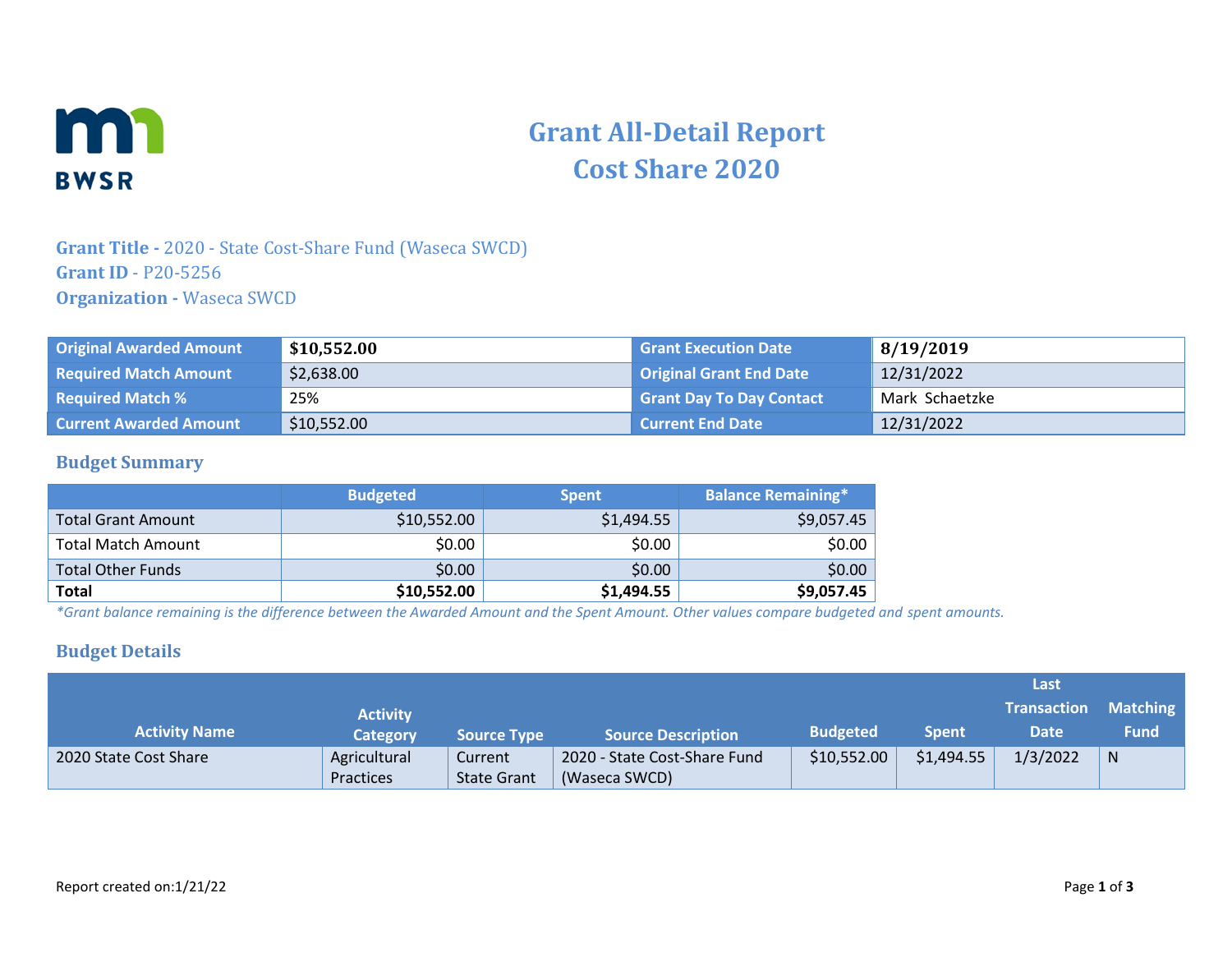# **Activity Details Summary**

| <b>Activity Details</b> | <b>Total Action Count Total Activity Mapped</b> | <b>Proposed Size / Unit</b> | <b>Actual Size / Unit</b> |
|-------------------------|-------------------------------------------------|-----------------------------|---------------------------|
|                         |                                                 |                             |                           |

# **Proposed Activity Indicators**

| <i>Materhody</i><br>e & Units<br>Indicator Name<br><b>Activity Name</b><br>oulation Too<br>$\mathbf{m}$ |  |  |  |
|---------------------------------------------------------------------------------------------------------|--|--|--|
|                                                                                                         |  |  |  |

### **Final Indicators Summary**

| <b>Indicator Name</b> | Total Value | <b>Unit</b> |
|-----------------------|-------------|-------------|
|                       |             |             |

# **Grant Activity**

| <b>Grant Activity - 2020 State Cost Share</b> |                                                                                                                                                                                                                                                                                                               |                 |  |  |
|-----------------------------------------------|---------------------------------------------------------------------------------------------------------------------------------------------------------------------------------------------------------------------------------------------------------------------------------------------------------------|-----------------|--|--|
| <b>Description</b>                            |                                                                                                                                                                                                                                                                                                               |                 |  |  |
| <b>Category</b>                               | <b>AGRICULTURAL PRACTICES</b>                                                                                                                                                                                                                                                                                 |                 |  |  |
| <b>Start Date</b>                             | 1-Oct-19                                                                                                                                                                                                                                                                                                      | <b>End Date</b> |  |  |
| <b>Has Rates and Hours?</b>                   | Yes                                                                                                                                                                                                                                                                                                           |                 |  |  |
| <b>Actual Results</b>                         | 2021 Tyler's hours have been spent on working with Landowner and contractors on cost share projects.<br>4th qtr<br>Tyler P 10.5 hrs @ \$42.10/hr=\$442.05<br>3rd qtr<br>Tyler P 25 hrs @ \$42.10/hr=\$1052.50<br>2021 No activity 2nd qtr<br>2021 No activity 1st qtr<br>2020 No activity<br>2019 No activity |                 |  |  |